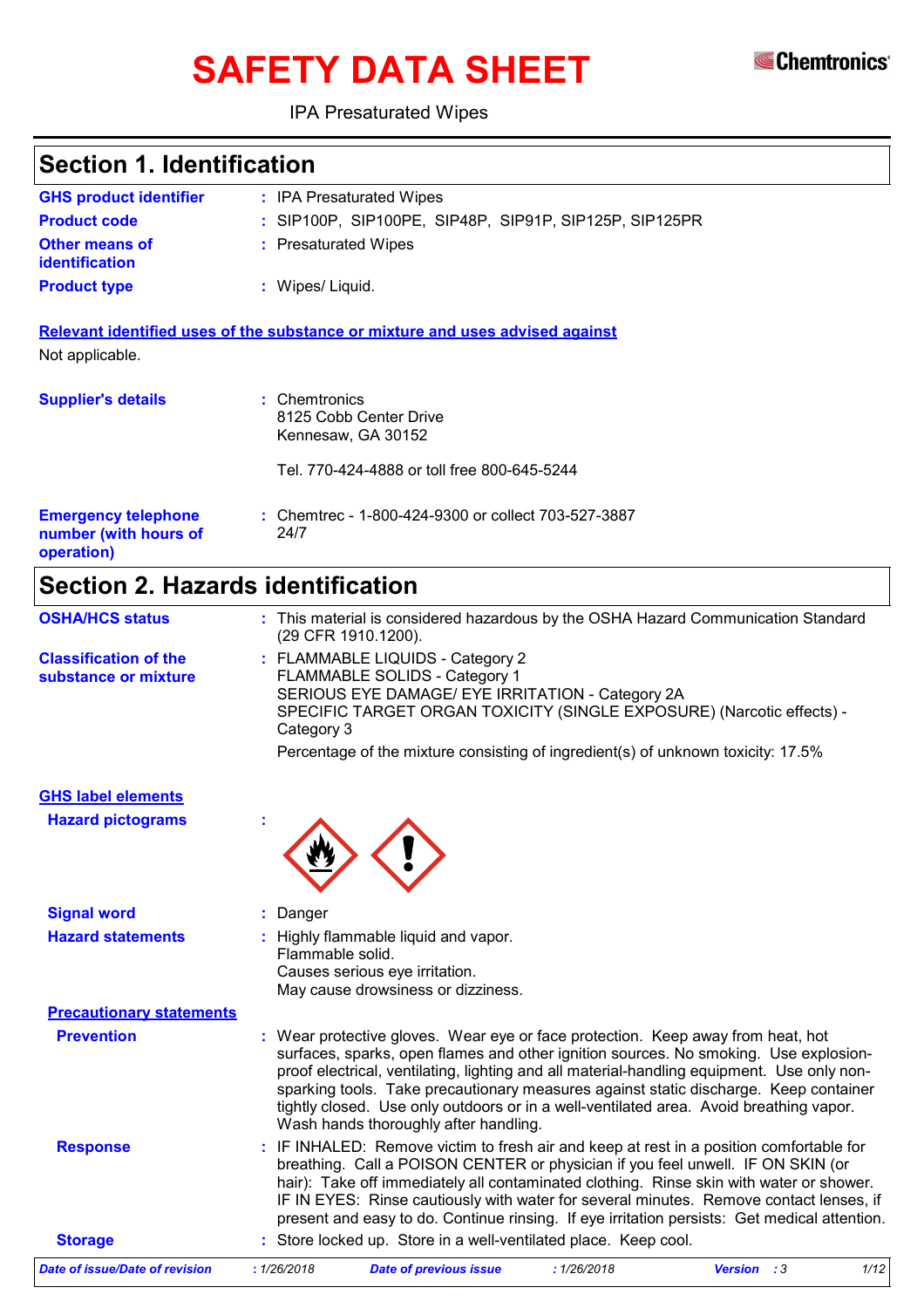### **Section 2. Hazards identification**

**Disposal :** Dispose of contents and container in accordance with all local, regional, national and international regulations.

#### **Hazards not otherwise classified**

### **Section 3. Composition/information on ingredients**

**:** None known.

| <b>Substance/mixture</b> | : Mixture            |
|--------------------------|----------------------|
| <b>Other means of</b>    | : Presaturated Wipes |
| <b>identification</b>    |                      |

| Ingredient name     | $\frac{9}{6}$ | <b>CAS number</b> |
|---------------------|---------------|-------------------|
| I Isopropyl alcohol | ≥75<br>$90$   | $ 67-63-0$        |

Any concentration shown as a range is to protect confidentiality or is due to batch variation.

**There are no additional ingredients present which, within the current knowledge of the supplier and in the concentrations applicable, are classified as hazardous to health or the environment and hence require reporting in this section.**

**Occupational exposure limits, if available, are listed in Section 8.**

### **Section 4. First aid measures**

#### **Description of necessary first aid measures**

| <b>Eye contact</b>  | : Immediately flush eyes with plenty of water, occasionally lifting the upper and lower<br>eyelids. Check for and remove any contact lenses. Continue to rinse for at least 10<br>minutes. Get medical attention.                                                                                                                                                                                                                                                                                                                                                                                                                                                                                                                                                                                                             |
|---------------------|-------------------------------------------------------------------------------------------------------------------------------------------------------------------------------------------------------------------------------------------------------------------------------------------------------------------------------------------------------------------------------------------------------------------------------------------------------------------------------------------------------------------------------------------------------------------------------------------------------------------------------------------------------------------------------------------------------------------------------------------------------------------------------------------------------------------------------|
| <b>Inhalation</b>   | : Remove victim to fresh air and keep at rest in a position comfortable for breathing. If it<br>is suspected that fumes are still present, the rescuer should wear an appropriate mask<br>or self-contained breathing apparatus. If not breathing, if breathing is irregular or if<br>respiratory arrest occurs, provide artificial respiration or oxygen by trained personnel. It<br>may be dangerous to the person providing aid to give mouth-to-mouth resuscitation.<br>Get medical attention. If necessary, call a poison center or physician. If unconscious,<br>place in recovery position and get medical attention immediately. Maintain an open<br>airway. Loosen tight clothing such as a collar, tie, belt or waistband.                                                                                          |
| <b>Skin contact</b> | : Flush contaminated skin with plenty of water. Remove contaminated clothing and<br>shoes. Get medical attention if symptoms occur. Wash clothing before reuse. Clean<br>shoes thoroughly before reuse.                                                                                                                                                                                                                                                                                                                                                                                                                                                                                                                                                                                                                       |
| <b>Ingestion</b>    | : Wash out mouth with water. Remove dentures if any. Remove victim to fresh air and<br>keep at rest in a position comfortable for breathing. If material has been swallowed and<br>the exposed person is conscious, give small quantities of water to drink. Stop if the<br>exposed person feels sick as vomiting may be dangerous. Do not induce vomiting<br>unless directed to do so by medical personnel. If vomiting occurs, the head should be<br>kept low so that vomit does not enter the lungs. Get medical attention. If necessary,<br>call a poison center or physician. Never give anything by mouth to an unconscious<br>person. If unconscious, place in recovery position and get medical attention<br>immediately. Maintain an open airway. Loosen tight clothing such as a collar, tie, belt<br>or waistband. |

**Most important symptoms/effects, acute and delayed Potential acute health effects**

| <b>Eye contact</b>  | : Causes serious eye irritation.                                                                 |
|---------------------|--------------------------------------------------------------------------------------------------|
| <b>Inhalation</b>   | : Can cause central nervous system (CNS) depression. May cause drowsiness or<br>dizziness.       |
| <b>Skin contact</b> | : Causes skin irritation.                                                                        |
| <b>Ingestion</b>    | : Can cause central nervous system (CNS) depression. Irritating to mouth, throat and<br>stomach. |

#### **Over-exposure signs/symptoms**

| Date of issue/Date of revision | 1/26/2018 | <b>Date of previous issue</b> | 1/26/2018 | <b>Version</b> : 3 | 2/12 |
|--------------------------------|-----------|-------------------------------|-----------|--------------------|------|
|                                |           |                               |           |                    |      |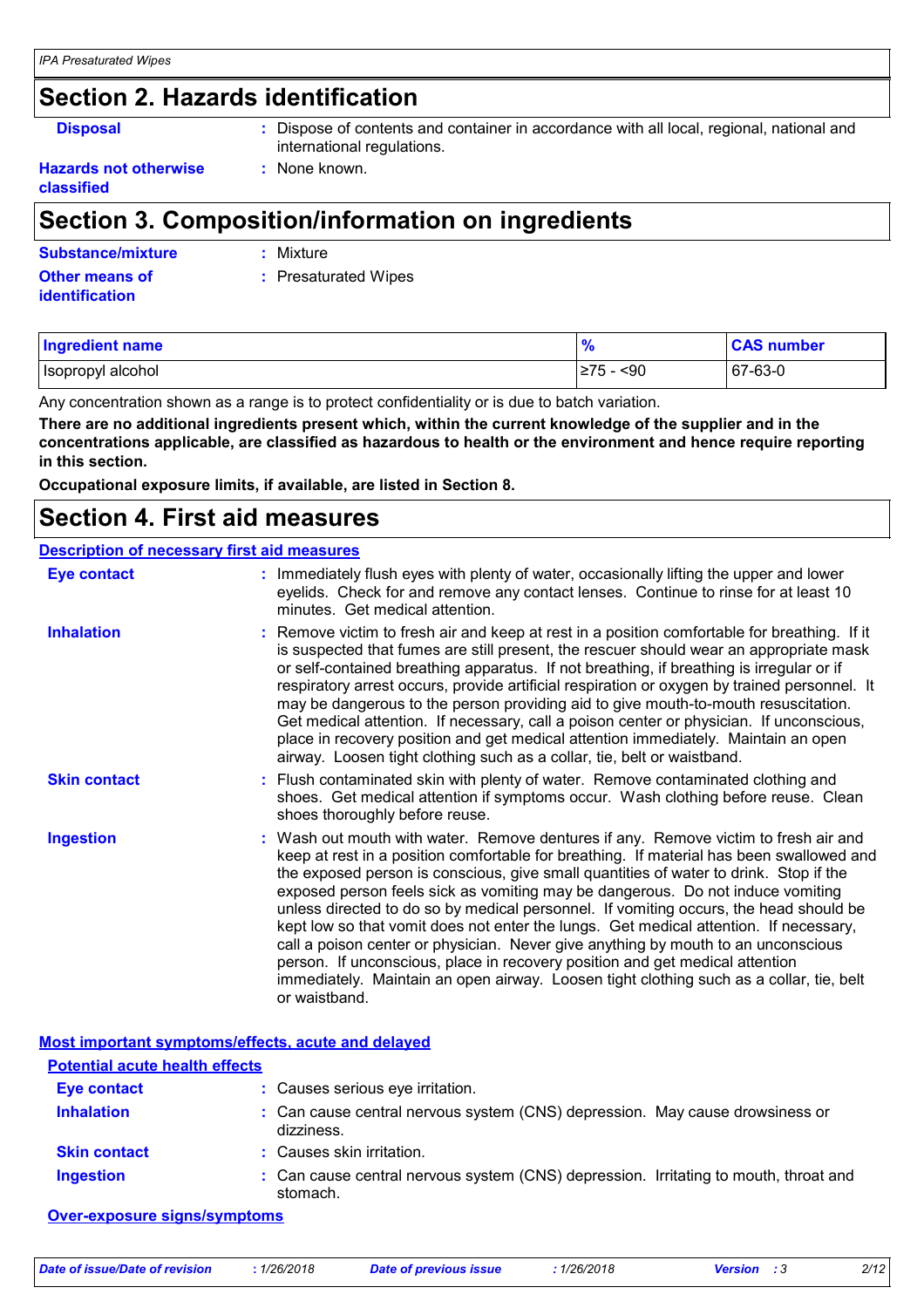# **Section 4. First aid measures**

| <b>Eye contact</b>                | : Adverse symptoms may include the following:<br>pain or irritation<br>watering<br>redness                                                                                                                                                                                                                              |  |
|-----------------------------------|-------------------------------------------------------------------------------------------------------------------------------------------------------------------------------------------------------------------------------------------------------------------------------------------------------------------------|--|
| <b>Inhalation</b>                 | : Adverse symptoms may include the following:<br>nausea or vomiting<br>headache<br>drowsiness/fatigue<br>dizziness/vertigo<br>unconsciousness                                                                                                                                                                           |  |
| <b>Skin contact</b>               | : Adverse symptoms may include the following:<br>cracking<br>dryness<br>irritation<br>redness                                                                                                                                                                                                                           |  |
| <b>Ingestion</b>                  | : Adverse symptoms may include the following:<br>Irritating to mouth, throat and stomach.<br>nausea or vomiting<br>stomach pains                                                                                                                                                                                        |  |
|                                   | <u>Indication of immediate medical attention and special treatment needed, if necessary</u>                                                                                                                                                                                                                             |  |
| <b>Notes to physician</b>         | : Treat symptomatically. Contact poison treatment specialist immediately if large<br>quantities have been ingested or inhaled.                                                                                                                                                                                          |  |
| <b>Specific treatments</b>        | : No specific treatment.                                                                                                                                                                                                                                                                                                |  |
| <b>Protection of first-aiders</b> | : No action shall be taken involving any personal risk or without suitable training. If it is<br>suspected that fumes are still present, the rescuer should wear an appropriate mask or<br>self-contained breathing apparatus. It may be dangerous to the person providing aid to<br>give mouth-to-mouth resuscitation. |  |

| <b>Section 5. Fire-fighting measures</b> |  |  |  |
|------------------------------------------|--|--|--|
|------------------------------------------|--|--|--|

**See toxicological information (Section 11)**

| <b>Extinguishing media</b>                               |                                                                                                                                                                                                                                                                                                                                                                                                                                 |
|----------------------------------------------------------|---------------------------------------------------------------------------------------------------------------------------------------------------------------------------------------------------------------------------------------------------------------------------------------------------------------------------------------------------------------------------------------------------------------------------------|
| <b>Suitable extinguishing</b><br>media                   | : Use dry chemical, $CO2$ , water spray (fog) or foam.                                                                                                                                                                                                                                                                                                                                                                          |
| <b>Unsuitable extinguishing</b><br>media                 | : Do not use water jet.                                                                                                                                                                                                                                                                                                                                                                                                         |
| <b>Specific hazards arising</b><br>from the chemical     | : Highly flammable liquid and vapor. In a fire or if heated, a pressure increase will occur<br>and the container may burst, with the risk of a subsequent explosion. The vapor/gas is<br>heavier than air and will spread along the ground. Vapors may accumulate in low or<br>confined areas or travel a considerable distance to a source of ignition and flash back.<br>Runoff to sewer may create fire or explosion hazard. |
| <b>Hazardous thermal</b><br>decomposition products       | Decomposition products may include the following materials:<br>carbon dioxide<br>carbon monoxide                                                                                                                                                                                                                                                                                                                                |
| <b>Special protective actions</b><br>for fire-fighters   | : Promptly isolate the scene by removing all persons from the vicinity of the incident if<br>there is a fire. No action shall be taken involving any personal risk or without suitable<br>training. Move containers from fire area if this can be done without risk. Use water<br>spray to keep fire-exposed containers cool.                                                                                                   |
| <b>Special protective</b><br>equipment for fire-fighters | Fire-fighters should wear appropriate protective equipment and self-contained breathing<br>apparatus (SCBA) with a full face-piece operated in positive pressure mode.                                                                                                                                                                                                                                                          |
|                                                          |                                                                                                                                                                                                                                                                                                                                                                                                                                 |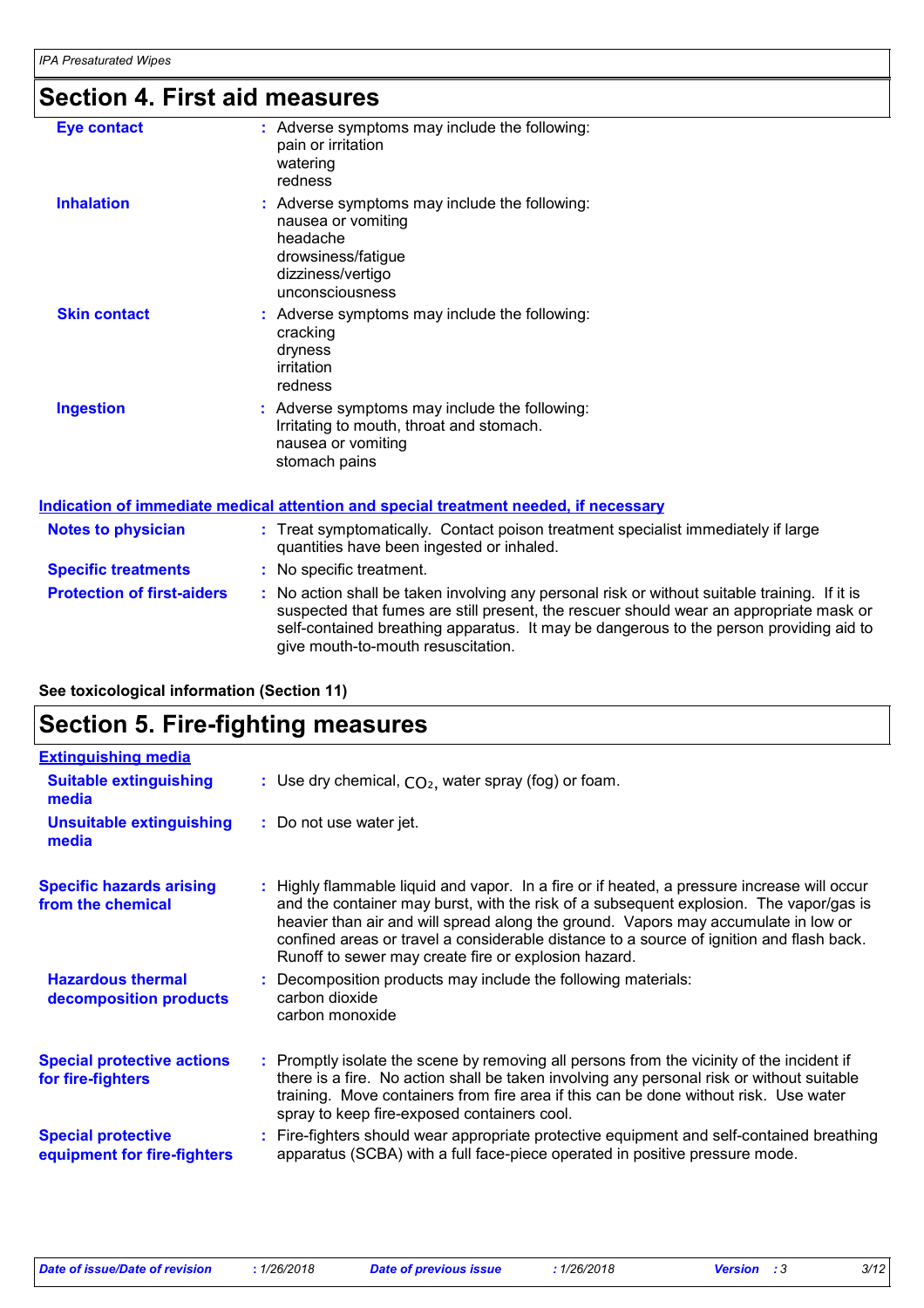# **Section 6. Accidental release measures**

|                                                              | <b>Personal precautions, protective equipment and emergency procedures</b>                                                                                                                                                                                                                                                                                                                                                                                                                                                                                                                                                                                                                                                                                           |
|--------------------------------------------------------------|----------------------------------------------------------------------------------------------------------------------------------------------------------------------------------------------------------------------------------------------------------------------------------------------------------------------------------------------------------------------------------------------------------------------------------------------------------------------------------------------------------------------------------------------------------------------------------------------------------------------------------------------------------------------------------------------------------------------------------------------------------------------|
| For non-emergency<br>personnel                               | : No action shall be taken involving any personal risk or without suitable training.<br>Evacuate surrounding areas. Keep unnecessary and unprotected personnel from<br>entering. Do not touch or walk through spilled material. Shut off all ignition sources.<br>No flares, smoking or flames in hazard area. Avoid breathing vapor or mist. Provide<br>adequate ventilation. Wear appropriate respirator when ventilation is inadequate. Put<br>on appropriate personal protective equipment.                                                                                                                                                                                                                                                                      |
| For emergency responders                                     | : If specialized clothing is required to deal with the spillage, take note of any information in<br>Section 8 on suitable and unsuitable materials. See also the information in "For non-<br>emergency personnel".                                                                                                                                                                                                                                                                                                                                                                                                                                                                                                                                                   |
| <b>Environmental precautions</b>                             | : Avoid dispersal of spilled material and runoff and contact with soil, waterways, drains<br>and sewers. Inform the relevant authorities if the product has caused environmental<br>pollution (sewers, waterways, soil or air).                                                                                                                                                                                                                                                                                                                                                                                                                                                                                                                                      |
| <b>Methods and materials for containment and cleaning up</b> |                                                                                                                                                                                                                                                                                                                                                                                                                                                                                                                                                                                                                                                                                                                                                                      |
| <b>Small spill</b>                                           | : Stop leak if without risk. Move containers from spill area. Use spark-proof tools and<br>explosion-proof equipment. Dilute with water and mop up if water-soluble. Alternatively,<br>or if water-insoluble, absorb with an inert dry material and place in an appropriate waste<br>disposal container. Dispose of via a licensed waste disposal contractor.                                                                                                                                                                                                                                                                                                                                                                                                        |
| <b>Large spill</b>                                           | : Stop leak if without risk. Move containers from spill area. Use spark-proof tools and<br>explosion-proof equipment. Approach release from upwind. Prevent entry into sewers,<br>water courses, basements or confined areas. Wash spillages into an effluent treatment<br>plant or proceed as follows. Contain and collect spillage with non-combustible,<br>absorbent material e.g. sand, earth, vermiculite or diatomaceous earth and place in<br>container for disposal according to local regulations (see Section 13). Dispose of via a<br>licensed waste disposal contractor. Contaminated absorbent material may pose the<br>same hazard as the spilled product. Note: see Section 1 for emergency contact<br>information and Section 13 for waste disposal. |

### **Section 7. Handling and storage**

| <b>Precautions for safe handling</b>                                      |                                                                                                                                                                                                                                                                                                                                                                                                                                                                                                                                                                                                                                                                                                                                                                                                                                                               |
|---------------------------------------------------------------------------|---------------------------------------------------------------------------------------------------------------------------------------------------------------------------------------------------------------------------------------------------------------------------------------------------------------------------------------------------------------------------------------------------------------------------------------------------------------------------------------------------------------------------------------------------------------------------------------------------------------------------------------------------------------------------------------------------------------------------------------------------------------------------------------------------------------------------------------------------------------|
| <b>Protective measures</b>                                                | : Put on appropriate personal protective equipment (see Section 8). Do not ingest. Avoid<br>contact with eyes, skin and clothing. Avoid breathing vapor or mist. Use only with<br>adequate ventilation. Wear appropriate respirator when ventilation is inadequate. Do<br>not enter storage areas and confined spaces unless adequately ventilated. Keep in the<br>original container or an approved alternative made from a compatible material, kept<br>tightly closed when not in use. Store and use away from heat, sparks, open flame or<br>any other ignition source. Use explosion-proof electrical (ventilating, lighting and<br>material handling) equipment. Use only non-sparking tools. Take precautionary<br>measures against electrostatic discharges. Empty containers retain product residue<br>and can be hazardous. Do not reuse container. |
| <b>Advice on general</b><br>occupational hygiene                          | : Eating, drinking and smoking should be prohibited in areas where this material is<br>handled, stored and processed. Workers should wash hands and face before eating,<br>drinking and smoking. Remove contaminated clothing and protective equipment before<br>entering eating areas. See also Section 8 for additional information on hygiene<br>measures.                                                                                                                                                                                                                                                                                                                                                                                                                                                                                                 |
| <b>Conditions for safe storage,</b><br>including any<br>incompatibilities | Store in accordance with local regulations. Store in a segregated and approved area.<br>Store in original container protected from direct sunlight in a dry, cool and well-ventilated<br>area, away from incompatible materials (see Section 10) and food and drink. Store<br>locked up. Eliminate all ignition sources. Separate from oxidizing materials. Keep<br>container tightly closed and sealed until ready for use. Containers that have been<br>opened must be carefully resealed and kept upright to prevent leakage. Do not store in<br>unlabeled containers. Use appropriate containment to avoid environmental<br>contamination.                                                                                                                                                                                                                |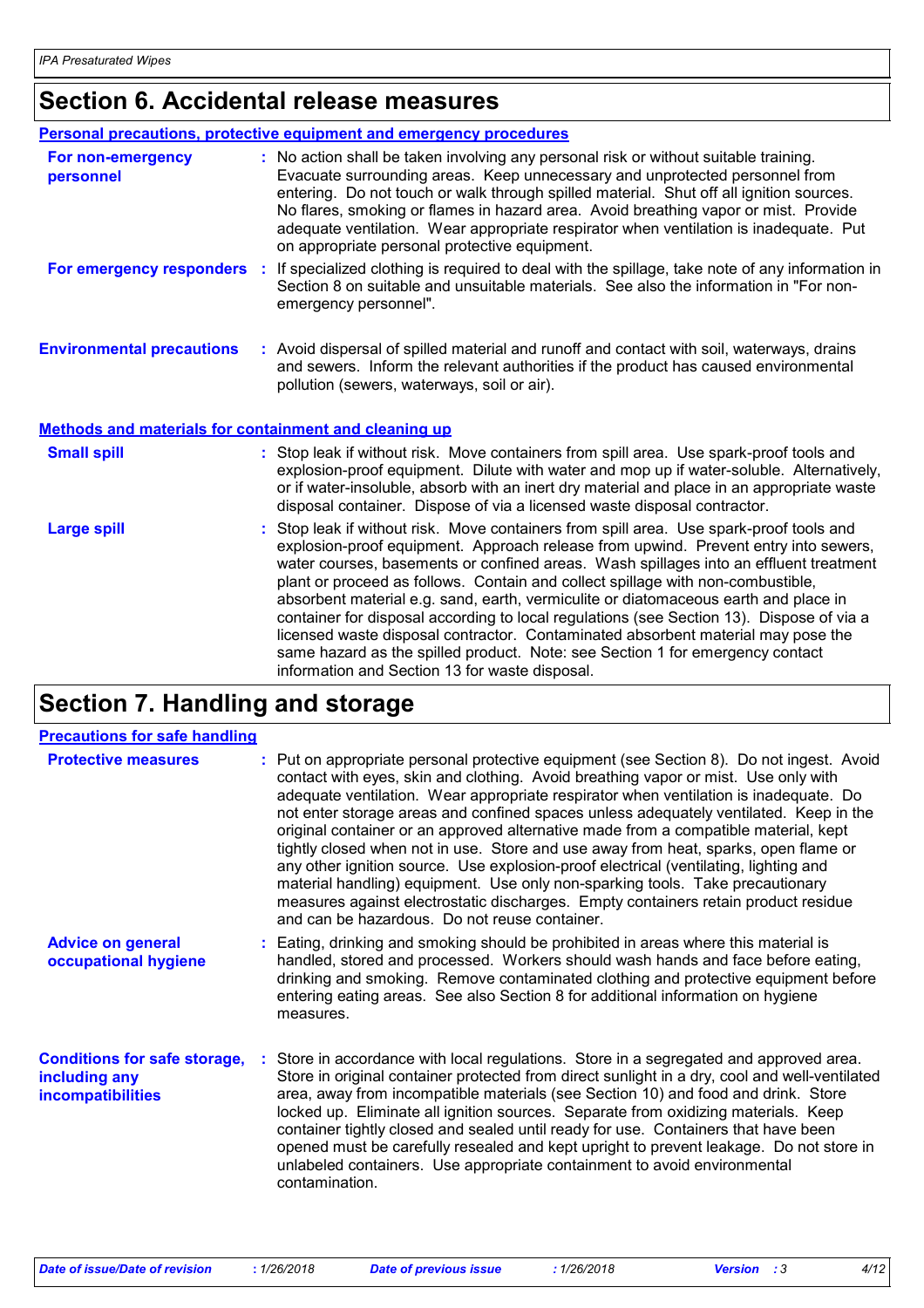## **Section 8. Exposure controls/personal protection**

#### **Control parameters**

#### **Occupational exposure limits**

| <b>Ingredient name</b>                            | <b>Exposure limits</b>                                                                                                                                                                                                                                                                                                                                                                                                                                                                                                                                                                                                 |
|---------------------------------------------------|------------------------------------------------------------------------------------------------------------------------------------------------------------------------------------------------------------------------------------------------------------------------------------------------------------------------------------------------------------------------------------------------------------------------------------------------------------------------------------------------------------------------------------------------------------------------------------------------------------------------|
| Isopropyl alcohol                                 | ACGIH TLV (United States, 3/2015).<br>STEL: 400 ppm 15 minutes.<br>TWA: 200 ppm 8 hours.<br>NIOSH REL (United States, 10/2013).<br>STEL: 1225 mg/m <sup>3</sup> 15 minutes.<br>STEL: 500 ppm 15 minutes.<br>TWA: 980 mg/m <sup>3</sup> 10 hours.<br>TWA: 400 ppm 10 hours.<br>OSHA PEL (United States, 2/2013).<br>TWA: 980 mg/m <sup>3</sup> 8 hours.<br>TWA: 400 ppm 8 hours.<br>OSHA PEL 1989 (United States, 3/1989).<br>STEL: 1225 mg/m <sup>3</sup> 15 minutes.<br>STEL: 500 ppm 15 minutes.<br>TWA: 980 mg/m <sup>3</sup> 8 hours.<br>TWA: 400 ppm 8 hours.                                                     |
| <b>Appropriate engineering</b><br><b>controls</b> | : Use only with adequate ventilation. Use process enclosures, local exhaust ventilation or<br>other engineering controls to keep worker exposure to airborne contaminants below any<br>recommended or statutory limits. The engineering controls also need to keep gas,<br>vapor or dust concentrations below any lower explosive limits. Use explosion-proof<br>ventilation equipment.                                                                                                                                                                                                                                |
| <b>Environmental exposure</b><br><b>controls</b>  | : Emissions from ventilation or work process equipment should be checked to ensure<br>they comply with the requirements of environmental protection legislation. In some<br>cases, fume scrubbers, filters or engineering modifications to the process equipment<br>will be necessary to reduce emissions to acceptable levels.                                                                                                                                                                                                                                                                                        |
| <b>Individual protection measures</b>             |                                                                                                                                                                                                                                                                                                                                                                                                                                                                                                                                                                                                                        |
| <b>Hygiene measures</b>                           | : Wash hands, forearms and face thoroughly after handling chemical products, before<br>eating, smoking and using the lavatory and at the end of the working period.<br>Appropriate techniques should be used to remove potentially contaminated clothing.<br>Wash contaminated clothing before reusing. Ensure that eyewash stations and safety<br>showers are close to the workstation location.                                                                                                                                                                                                                      |
| <b>Eye/face protection</b>                        | : Safety eyewear complying with an approved standard should be used when a risk<br>assessment indicates this is necessary to avoid exposure to liquid splashes, mists,<br>gases or dusts. If contact is possible, the following protection should be worn, unless<br>the assessment indicates a higher degree of protection: chemical splash goggles.                                                                                                                                                                                                                                                                  |
| <b>Skin protection</b>                            |                                                                                                                                                                                                                                                                                                                                                                                                                                                                                                                                                                                                                        |
| <b>Hand protection</b>                            | : Chemical-resistant, impervious gloves complying with an approved standard should be<br>worn at all times when handling chemical products if a risk assessment indicates this is<br>necessary. Considering the parameters specified by the glove manufacturer, check<br>during use that the gloves are still retaining their protective properties. It should be<br>noted that the time to breakthrough for any glove material may be different for different<br>glove manufacturers. In the case of mixtures, consisting of several substances, the<br>protection time of the gloves cannot be accurately estimated. |
| <b>Body protection</b>                            | : Personal protective equipment for the body should be selected based on the task being<br>performed and the risks involved and should be approved by a specialist before<br>handling this product. When there is a risk of ignition from static electricity, wear anti-<br>static protective clothing. For the greatest protection from static discharges, clothing<br>should include anti-static overalls, boots and gloves.                                                                                                                                                                                         |
| <b>Other skin protection</b>                      | : Appropriate footwear and any additional skin protection measures should be selected<br>based on the task being performed and the risks involved and should be approved by a<br>specialist before handling this product.                                                                                                                                                                                                                                                                                                                                                                                              |

*Date of issue/Date of revision* **:** *1/26/2018 Date of previous issue : 1/26/2018 Version : 3 5/12*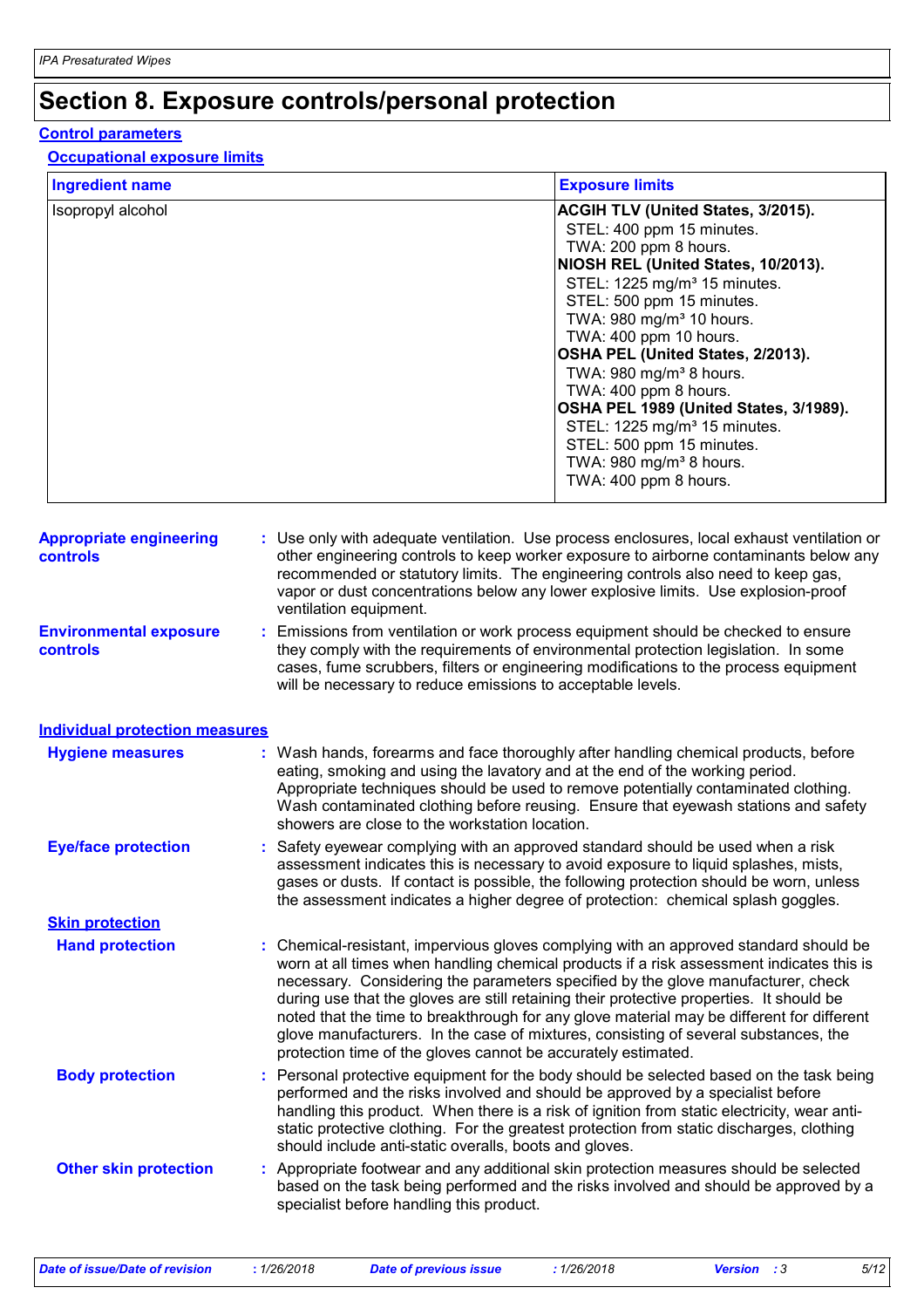### **Section 8. Exposure controls/personal protection**

|  | <b>Respiratory protection</b> |
|--|-------------------------------|
|  |                               |

**Respiratory protection** : Use a properly fitted, air-purifying or air-fed respirator complying with an approved standard if a risk assessment indicates this is necessary. Respirator selection must be based on known or anticipated exposure levels, the hazards of the product and the safe working limits of the selected respirator.

### **Section 9. Physical and chemical properties**

| <b>Appearance</b>                                 |   |                                                    |
|---------------------------------------------------|---|----------------------------------------------------|
| <b>Physical state</b>                             |   | : Liquid.                                          |
| <b>Color</b>                                      |   | Clear. White. Clear liquid in white wiper. [Light] |
| Odor                                              |   | Alcohol-like. [Strong]                             |
| <b>Odor threshold</b>                             |   | Not available.                                     |
| рH                                                |   | Not available.                                     |
| <b>Melting point</b>                              |   | Not available.                                     |
| <b>Boiling point</b>                              |   | Not available.                                     |
| <b>Flash point</b>                                |   | Closed cup: 16°C (60.8°F) [Tagliabue.]             |
| <b>Evaporation rate</b>                           |   | $\leq$ 1 (butyl acetate = 1)                       |
| <b>Flammability (solid, gas)</b>                  |   | Not available.                                     |
| Lower and upper explosive<br>(flammable) limits   | t | Lower: 1.2%<br>Upper: 7.7%                         |
| <b>Vapor pressure</b>                             | Ì |                                                    |
| <b>Vapor density</b>                              |   | 2.07 [Air = 1]                                     |
| <b>Relative density</b>                           |   | 0.88                                               |
| <b>Solubility</b>                                 |   | Not available.                                     |
| <b>Solubility in water</b>                        |   | Not available.                                     |
| <b>Partition coefficient: n-</b><br>octanol/water |   | : Not available.                                   |
| <b>Auto-ignition temperature</b>                  |   | : Not available.                                   |
| <b>Decomposition temperature</b>                  |   | $:$ Not available.                                 |
| <b>Viscosity</b>                                  |   | Not available.                                     |
| Flow time (ISO 2431)                              |   | Not available.                                     |

### **Section 10. Stability and reactivity**

| <b>Reactivity</b>                                   | : No specific test data related to reactivity available for this product or its ingredients.                                                                                                                                               |  |
|-----------------------------------------------------|--------------------------------------------------------------------------------------------------------------------------------------------------------------------------------------------------------------------------------------------|--|
| <b>Chemical stability</b>                           | : The product is stable.                                                                                                                                                                                                                   |  |
| <b>Possibility of hazardous</b><br><b>reactions</b> | : Under normal conditions of storage and use, hazardous reactions will not occur.                                                                                                                                                          |  |
| <b>Conditions to avoid</b>                          | : Avoid all possible sources of ignition (spark or flame). Do not pressurize, cut, weld,<br>braze, solder, drill, grind or expose containers to heat or sources of ignition. Do not<br>allow vapor to accumulate in low or confined areas. |  |
| <b>Incompatible materials</b>                       | : Reactive or incompatible with the following materials:<br>oxidizing materials                                                                                                                                                            |  |
| <b>Hazardous decomposition</b><br><b>products</b>   | : Under normal conditions of storage and use, hazardous decomposition products should<br>not be produced.                                                                                                                                  |  |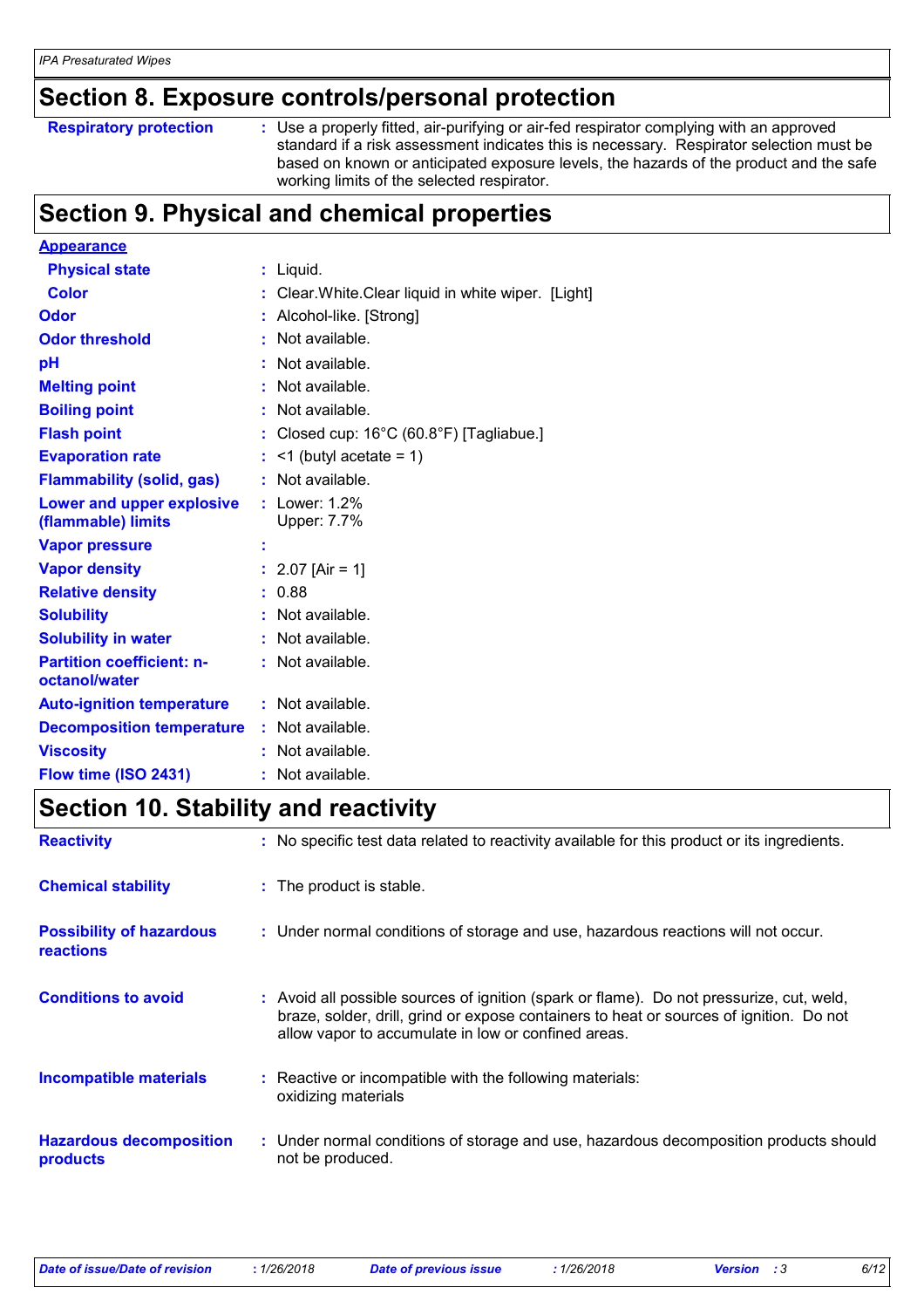### **Section 11. Toxicological information**

#### **Information on toxicological effects**

#### **Acute toxicity**

| <b>Product/ingredient name</b> | <b>Result</b>            | <b>Species</b> | <b>Dose</b>               | <b>Exposure</b> |
|--------------------------------|--------------------------|----------------|---------------------------|-----------------|
| Isopropyl alcohol              | LD50 Dermal<br>LD50 Oral | Rabbit<br>Rat  | 12800 mg/kg<br>5000 mg/kg |                 |
|                                |                          |                |                           |                 |

#### **Irritation/Corrosion**

| <b>Product/ingredient name</b> | <b>Result</b>                                      | <b>Species</b>   | <b>Score</b> | <b>Exposure</b>                 | <b>Observation</b> |
|--------------------------------|----------------------------------------------------|------------------|--------------|---------------------------------|--------------------|
| Isopropyl alcohol              | Eyes - Moderate irritant                           | Rabbit           |              | 24 hours 100<br>milligrams      |                    |
|                                | Eyes - Moderate irritant<br>Eyes - Severe irritant | Rabbit<br>Rabbit |              | 10 milligrams<br>100            |                    |
|                                | Skin - Mild irritant                               | Rabbit           |              | milligrams<br>500<br>milligrams |                    |

#### **Sensitization**

Not available.

#### **Mutagenicity**

Not available.

#### **Carcinogenicity**

Not available.

#### **Classification**

| <b>Product/ingredient name</b> | <b>OSHA</b> | <b>IARC</b> | <b>NTP</b> |
|--------------------------------|-------------|-------------|------------|
| Isopropyl alcohol              | -           | v           |            |

#### **Reproductive toxicity**

Not available.

#### **Teratogenicity**

Not available.

#### **Specific target organ toxicity (single exposure)**

| <b>Name</b>       | <b>Category</b> | <b>Route of</b><br>exposure | <b>Target organs</b> |
|-------------------|-----------------|-----------------------------|----------------------|
| Isopropyl alcohol | Category 3      | Not applicable.             | Narcotic effects     |

#### **Specific target organ toxicity (repeated exposure)**

Not available.

#### **Aspiration hazard**

Not available.

#### **Information on the likely routes of exposure :** Not available.

#### **Potential acute health effects**

| <b>Eye contact</b>  | : Causes serious eye irritation.                                                                 |
|---------------------|--------------------------------------------------------------------------------------------------|
| <b>Inhalation</b>   | : Can cause central nervous system (CNS) depression. May cause drowsiness or<br>dizziness.       |
| <b>Skin contact</b> | : Causes skin irritation.                                                                        |
| <b>Ingestion</b>    | : Can cause central nervous system (CNS) depression. Irritating to mouth, throat and<br>stomach. |

#### **Symptoms related to the physical, chemical and toxicological characteristics**

| Date of issue/Date of revision | : 1/26/2018 | <b>Date of previous issue</b> | .1/26/2018 | <b>Version</b> : 3 | 7/12 |
|--------------------------------|-------------|-------------------------------|------------|--------------------|------|
|                                |             |                               |            |                    |      |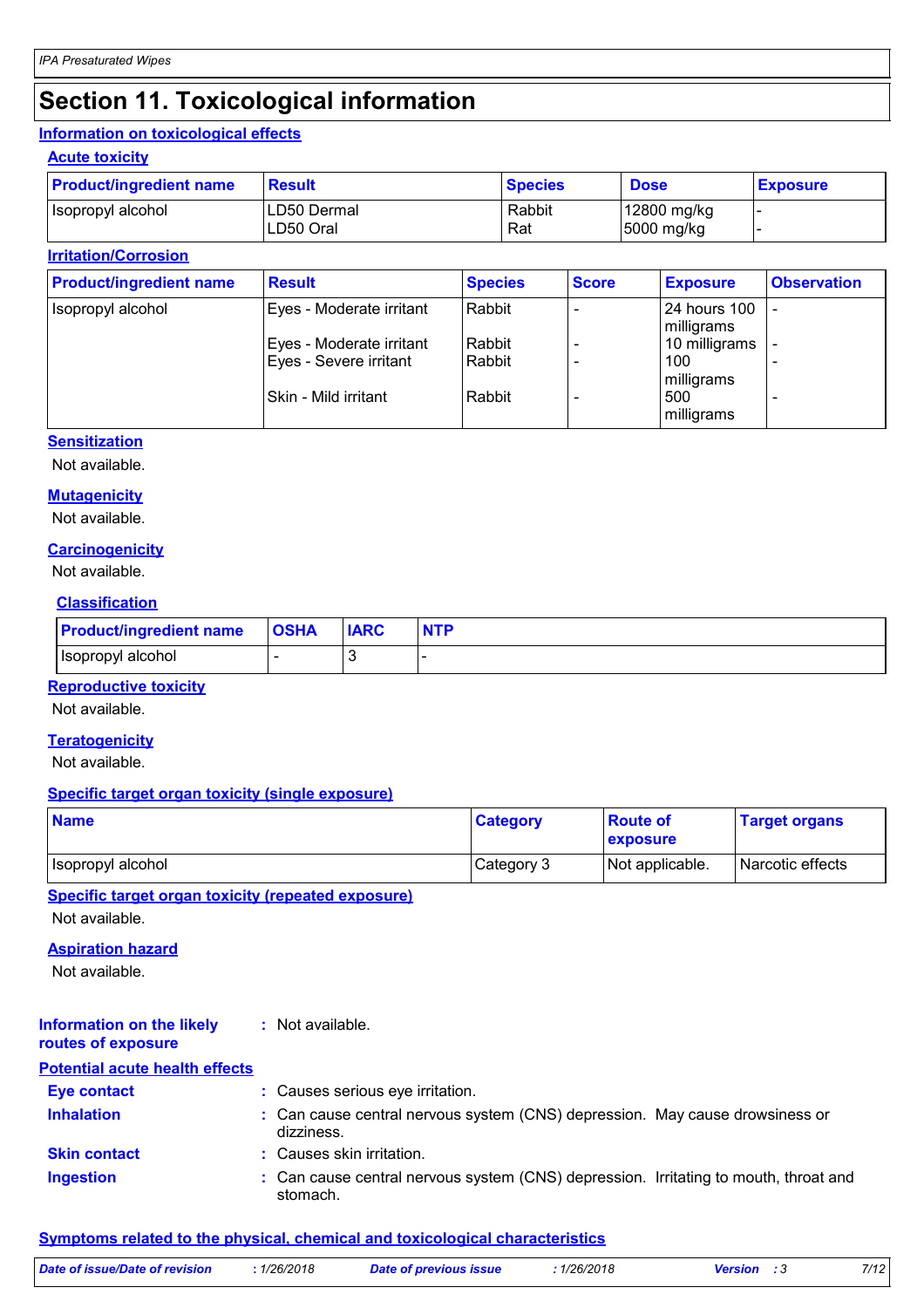# **Section 11. Toxicological information**

| <b>Eye contact</b>                      | : Adverse symptoms may include the following:<br>pain or irritation<br>watering<br>redness                                                    |
|-----------------------------------------|-----------------------------------------------------------------------------------------------------------------------------------------------|
| <b>Inhalation</b>                       | : Adverse symptoms may include the following:<br>nausea or vomiting<br>headache<br>drowsiness/fatigue<br>dizziness/vertigo<br>unconsciousness |
| <b>Skin contact</b>                     | : Adverse symptoms may include the following:<br>cracking<br>dryness<br>irritation<br>redness                                                 |
| <b>Ingestion</b>                        | : Adverse symptoms may include the following:<br>Irritating to mouth, throat and stomach.<br>nausea or vomiting<br>stomach pains              |
|                                         | Delayed and immediate effects and also chronic effects from short and long term exposure                                                      |
| <b>Short term exposure</b>              |                                                                                                                                               |
| <b>Potential immediate</b><br>effects   | : Not available.                                                                                                                              |
| <b>Potential delayed effects</b>        | $:$ Not available.                                                                                                                            |
| <b>Long term exposure</b>               |                                                                                                                                               |
| <b>Potential immediate</b><br>effects   | : Not available.                                                                                                                              |
| <b>Potential delayed effects</b>        | $:$ Not available.                                                                                                                            |
| <b>Potential chronic health effects</b> |                                                                                                                                               |
| Not available.                          |                                                                                                                                               |
| <b>General</b>                          | : No known significant effects or critical hazards.                                                                                           |
| <b>Carcinogenicity</b>                  | : No known significant effects or critical hazards.                                                                                           |
| <b>Mutagenicity</b>                     | : No known significant effects or critical hazards.                                                                                           |
| <b>Teratogenicity</b>                   | : No known significant effects or critical hazards.                                                                                           |
| <b>Developmental effects</b>            | : No known significant effects or critical hazards.                                                                                           |
| <b>Fertility effects</b>                | : No known significant effects or critical hazards.                                                                                           |
|                                         |                                                                                                                                               |

#### **Numerical measures of toxicity**

| <b>Acute toxicity estimates</b> |                  |  |  |
|---------------------------------|------------------|--|--|
| <b>Route</b>                    | <b>ATE value</b> |  |  |
| Oral                            | 5156.2 mg/kg     |  |  |

### **Section 12. Ecological information**

| <b>Toxicity</b>                |                                                    |                               |                 |
|--------------------------------|----------------------------------------------------|-------------------------------|-----------------|
| <b>Product/ingredient name</b> | <b>Result</b>                                      | <b>Species</b>                | <b>Exposure</b> |
| Isopropyl alcohol              | Acute LC50 1400000 to 1950000 µg/l<br>Marine water | Crustaceans - Crangon crangon | 48 hours        |
|                                | Acute LC50 1400000 µg/l                            | Fish - Gambusia affinis       | 96 hours        |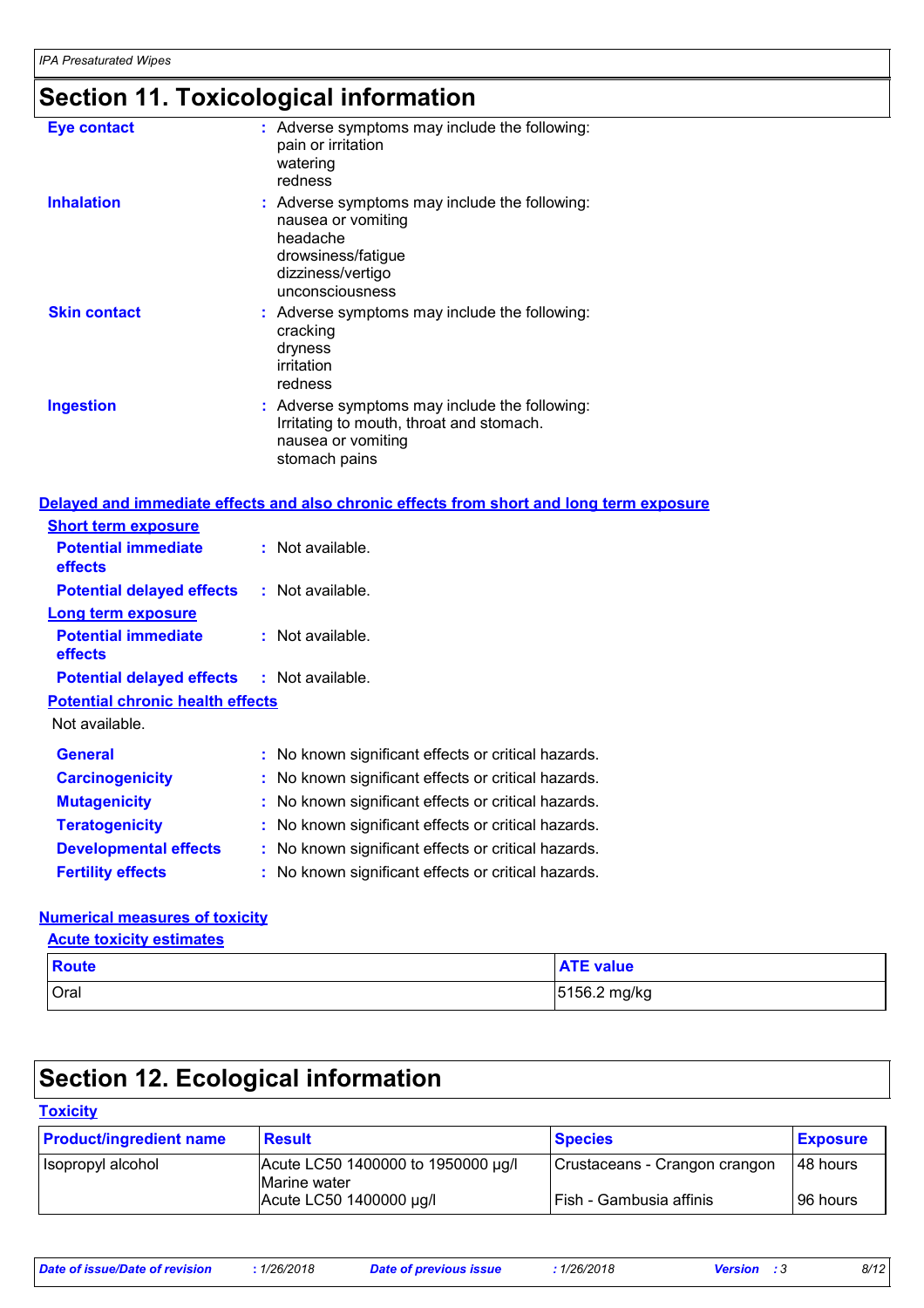### **Section 12. Ecological information**

### **Persistence and degradability**

Not available.

#### **Bioaccumulative potential**

| <b>Product/ingredient name</b> | LogP <sub>ow</sub> | <b>BCF</b> | <b>Potential</b> |
|--------------------------------|--------------------|------------|------------------|
| Isopropyl alcohol              | 0.05               |            | low              |

#### **Mobility in soil**

| <b>Soil/water partition</b>    | : Not available. |
|--------------------------------|------------------|
| coefficient (K <sub>oc</sub> ) |                  |

**Other adverse effects** : No known significant effects or critical hazards.

### **Section 13. Disposal considerations**

| <b>Disposal methods</b> | : The generation of waste should be avoided or minimized wherever possible. Disposal<br>of this product, solutions and any by-products should at all times comply with the<br>requirements of environmental protection and waste disposal legislation and any<br>regional local authority requirements. Dispose of surplus and non-recyclable products<br>via a licensed waste disposal contractor. Waste should not be disposed of untreated to<br>the sewer unless fully compliant with the requirements of all authorities with jurisdiction.<br>Waste packaging should be recycled. Incineration or landfill should only be considered<br>when recycling is not feasible. This material and its container must be disposed of in a<br>safe way. Care should be taken when handling emptied containers that have not been<br>cleaned or rinsed out. Empty containers or liners may retain some product residues.<br>Vapor from product residues may create a highly flammable or explosive atmosphere<br>inside the container. Do not cut, weld or grind used containers unless they have been<br>cleaned thoroughly internally. Avoid dispersal of spilled material and runoff and contact |
|-------------------------|------------------------------------------------------------------------------------------------------------------------------------------------------------------------------------------------------------------------------------------------------------------------------------------------------------------------------------------------------------------------------------------------------------------------------------------------------------------------------------------------------------------------------------------------------------------------------------------------------------------------------------------------------------------------------------------------------------------------------------------------------------------------------------------------------------------------------------------------------------------------------------------------------------------------------------------------------------------------------------------------------------------------------------------------------------------------------------------------------------------------------------------------------------------------------------------------|
|                         | with soil, waterways, drains and sewers.                                                                                                                                                                                                                                                                                                                                                                                                                                                                                                                                                                                                                                                                                                                                                                                                                                                                                                                                                                                                                                                                                                                                                       |

### **Section 14. Transport information**

|                                      | <b>DOT</b><br><b>Classification</b> | <b>TDG</b><br><b>Classification</b> | <b>Mexico</b><br><b>Classification</b> | <b>ADR/RID</b>                                                                | <b>IMDG</b>                                                                           | <b>IATA</b>                                               |
|--------------------------------------|-------------------------------------|-------------------------------------|----------------------------------------|-------------------------------------------------------------------------------|---------------------------------------------------------------------------------------|-----------------------------------------------------------|
| <b>UN number</b>                     |                                     |                                     |                                        | <b>UN3175</b>                                                                 | <b>UN3175</b>                                                                         | 095 Not<br>acceptable for<br>transport by<br>aircraft.    |
| <b>UN proper</b><br>shipping name    | Consumer<br>commodity<br>ORM-D      | Consumer<br>commodity<br>ORM-D      | Consumer<br>commodity<br>ORM-D         | Solids<br>containing<br>flammable<br>liquid, n.o.s.<br>(Isopropyl<br>alcohol) | Solid<br>containing<br><b>FLAMMABLE</b><br>LIQUIDS, N.O.<br>S. (Isopropyl<br>alcohol) | NOT TO BE<br>SHIPPED BY<br><b>AIR</b>                     |
| <b>Transport</b><br>hazard class(es) | ORM-D                               | ORM-D                               | ORM-D                                  | 4.1                                                                           | 4.1                                                                                   |                                                           |
| <b>Packing group</b>                 |                                     |                                     |                                        | $\ensuremath{\mathsf{II}}$                                                    | $\mathbf{I}$                                                                          |                                                           |
| <b>Environmental</b><br>hazards      | No.                                 | No.                                 | No.                                    | No.                                                                           | No.                                                                                   |                                                           |
| <b>Additional</b><br>information     | Use ORM-D<br>Label                  |                                     |                                        |                                                                               |                                                                                       | $-095$ Not<br>acceptable for<br>transport by<br>aircraft. |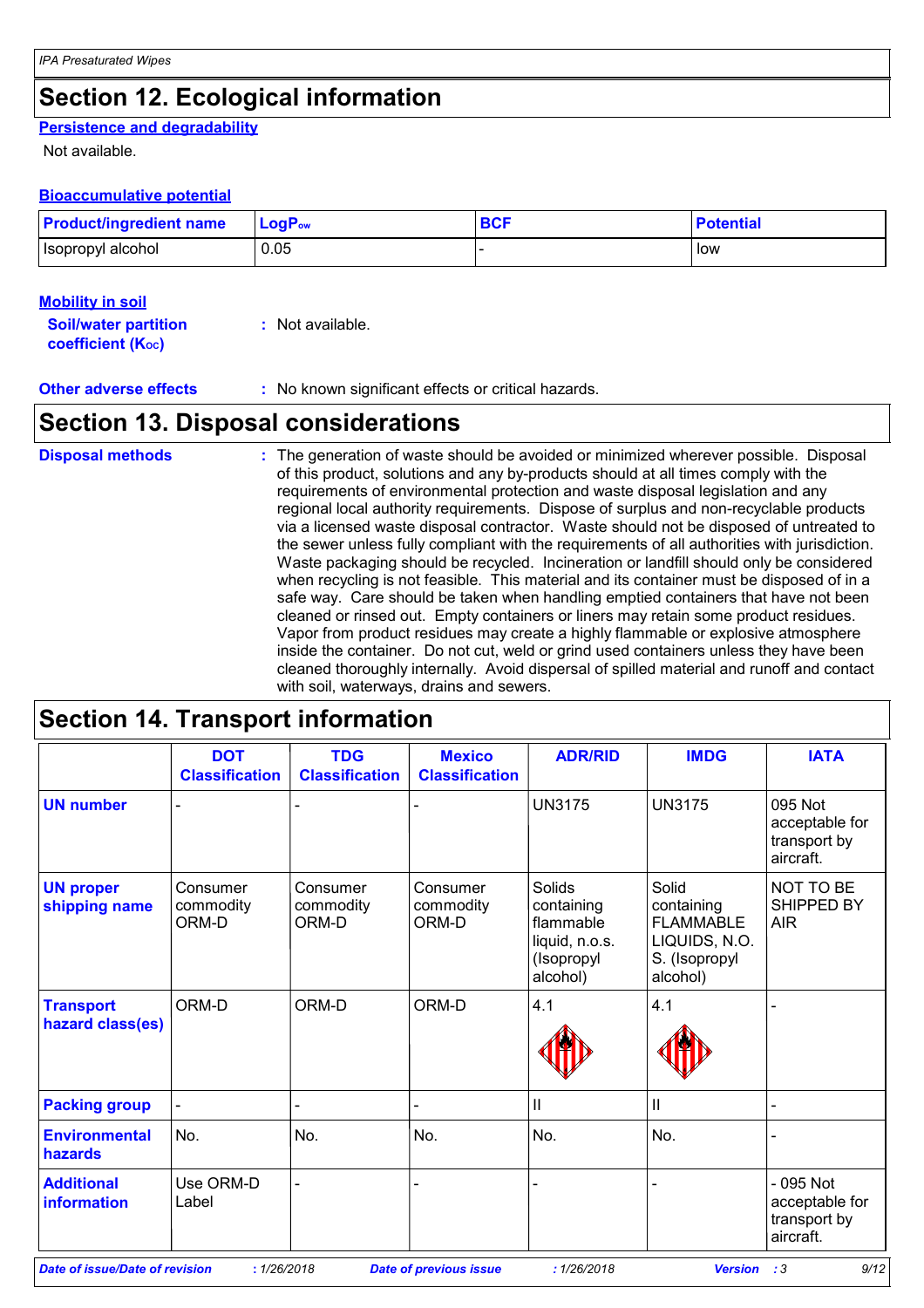### **Section 14. Transport information**

|                                                                                                  | Special precautions for user : Transport within user's premises: always transport in closed containers that are<br>upright and secure. Ensure that persons transporting the product know what to do in the<br>event of an accident or spillage. |
|--------------------------------------------------------------------------------------------------|-------------------------------------------------------------------------------------------------------------------------------------------------------------------------------------------------------------------------------------------------|
| <b>Transport in bulk according : Not available.</b><br>to Annex II of MARPOL and<br>the IBC Code |                                                                                                                                                                                                                                                 |

| <b>Section 15. Regulatory information</b>                                         |                                                                           |             |               |                 |                  |                |
|-----------------------------------------------------------------------------------|---------------------------------------------------------------------------|-------------|---------------|-----------------|------------------|----------------|
| <b>U.S. Federal regulations</b>                                                   | : TSCA 8(a) CDR Exempt/Partial exemption: Not determined                  |             |               |                 |                  |                |
|                                                                                   | United States inventory (TSCA 8b): All components are listed or exempted. |             |               |                 |                  |                |
| <b>Clean Air Act Section 112</b><br>(b) Hazardous Air<br><b>Pollutants (HAPs)</b> | : Not listed                                                              |             |               |                 |                  |                |
| <b>Clean Air Act Section 602</b><br><b>Class I Substances</b>                     | : Not listed                                                              |             |               |                 |                  |                |
| <b>Clean Air Act Section 602</b><br><b>Class II Substances</b>                    | : Not listed                                                              |             |               |                 |                  |                |
| <b>DEA List I Chemicals</b><br><b>(Precursor Chemicals)</b>                       | : Not listed                                                              |             |               |                 |                  |                |
| <b>DEA List II Chemicals</b><br><b>(Essential Chemicals)</b>                      | : Not listed                                                              |             |               |                 |                  |                |
| <b>SARA 302/304</b>                                                               |                                                                           |             |               |                 |                  |                |
| <b>Composition/information on ingredients</b>                                     |                                                                           |             |               |                 |                  |                |
| No products were found.                                                           |                                                                           |             |               |                 |                  |                |
| <b>SARA 304 RQ</b>                                                                | : Not applicable.                                                         |             |               |                 |                  |                |
| <b>SARA 311/312</b>                                                               |                                                                           |             |               |                 |                  |                |
| <b>Classification</b>                                                             | $:$ Fire hazard<br>Immediate (acute) health hazard                        |             |               |                 |                  |                |
| <b>Composition/information on ingredients</b>                                     |                                                                           |             |               |                 |                  |                |
| <b>Name</b>                                                                       | %                                                                         | <b>Fire</b> | <b>Sudden</b> | <b>Reactive</b> | <b>Immediate</b> | <b>Delayed</b> |

| <b>Name</b>         | $\frac{9}{6}$ | <b>Fire</b> | <b>Sudden</b>     | <b>Reactive</b> | Immediate | <b>Delaved</b> |
|---------------------|---------------|-------------|-------------------|-----------------|-----------|----------------|
|                     |               |             | hazard release of |                 | (acute)   | (chronic)      |
|                     |               |             | <b>pressure</b>   |                 | health    | health         |
|                     |               |             |                   |                 | hazard    | hazard         |
| I Isopropyl alcohol |               | Yes.        | No.               | No.             | Yes.      | No.            |

#### **SARA 313**

|                                           | <b>Product name</b> | <b>CAS number</b> | $\frac{1}{2}$ |
|-------------------------------------------|---------------------|-------------------|---------------|
| <b>Form R - Reporting</b><br>requirements | Isopropyl alcohol   | 67-63-0           |               |
| <b>Supplier notification</b>              | Isopropyl alcohol   | 67-63-0           |               |

SARA 313 notifications must not be detached from the SDS and any copying and redistribution of the SDS shall include copying and redistribution of the notice attached to copies of the SDS subsequently redistributed.

| <b>Date of issue/Date of revision</b> | :1/26/2018 | <b>Date of previous issue</b>                                        | :1/26/2018 | <b>Version</b> : 3 | 10/12 |
|---------------------------------------|------------|----------------------------------------------------------------------|------------|--------------------|-------|
| <b>International requlations</b>      |            |                                                                      |            |                    |       |
| Pennsylvania                          |            | : The following components are listed: 2-PROPANOL                    |            |                    |       |
| <b>New Jersey</b>                     |            | : The following components are listed: ISOPROPYL ALCOHOL; 2-PROPANOL |            |                    |       |
| <b>New York</b>                       |            | : None of the components are listed.                                 |            |                    |       |
| <b>Massachusetts</b>                  |            | : The following components are listed: ISOPROPYL ALCOHOL             |            |                    |       |
| <b>State regulations</b>              |            |                                                                      |            |                    |       |
|                                       |            |                                                                      |            |                    |       |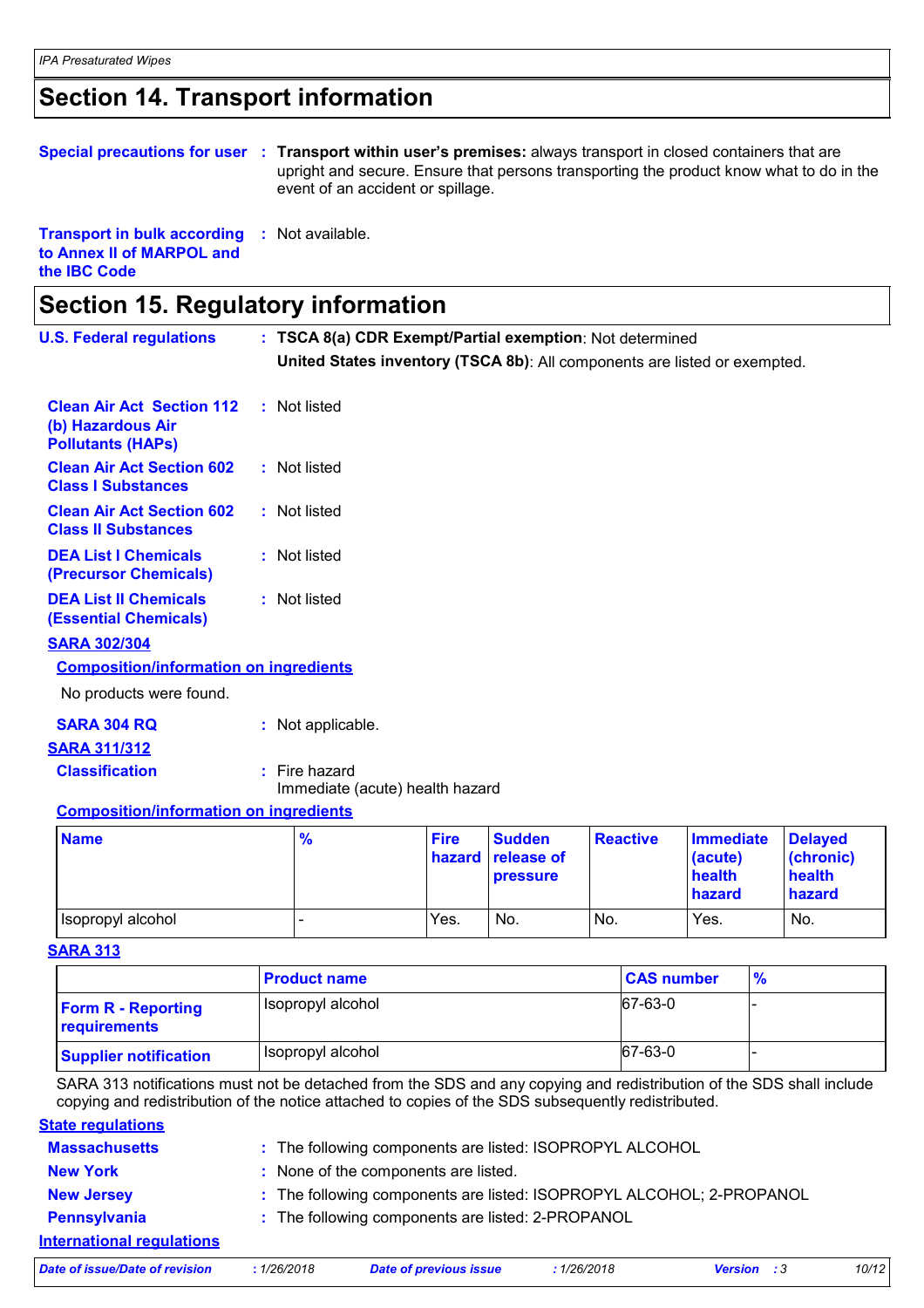### **Section 15. Regulatory information**

| <b>Chemical Weapon Convention List Schedules I, II &amp; III Chemicals</b><br>Not listed. |  |                                                                                                           |  |  |  |
|-------------------------------------------------------------------------------------------|--|-----------------------------------------------------------------------------------------------------------|--|--|--|
| <b>Montreal Protocol (Annexes A, B, C, E)</b><br>Not listed.                              |  |                                                                                                           |  |  |  |
| <b>Stockholm Convention on Persistent Organic Pollutants</b><br>Not listed.               |  |                                                                                                           |  |  |  |
| <b>Rotterdam Convention on Prior Informed Consent (PIC)</b><br>Not listed.                |  |                                                                                                           |  |  |  |
| <b>UNECE Aarhus Protocol on POPs and Heavy Metals</b><br>Not listed.                      |  |                                                                                                           |  |  |  |
| <b>International lists</b>                                                                |  |                                                                                                           |  |  |  |
| <b>National inventory</b>                                                                 |  |                                                                                                           |  |  |  |
| <b>Australia</b>                                                                          |  | : All components are listed or exempted.                                                                  |  |  |  |
| <b>Canada</b>                                                                             |  | : All components are listed or exempted.                                                                  |  |  |  |
| <b>China</b>                                                                              |  | : All components are listed or exempted.                                                                  |  |  |  |
| <b>Europe</b>                                                                             |  | : All components are listed or exempted.                                                                  |  |  |  |
| <b>Japan</b>                                                                              |  | Japan inventory (ENCS): All components are listed or exempted.<br>Japan inventory (ISHL): Not determined. |  |  |  |
| <b>Malaysia</b>                                                                           |  | : All components are listed or exempted.                                                                  |  |  |  |
| <b>New Zealand</b>                                                                        |  | : All components are listed or exempted.                                                                  |  |  |  |
| <b>Philippines</b>                                                                        |  | : All components are listed or exempted.                                                                  |  |  |  |
| <b>Republic of Korea</b>                                                                  |  | : All components are listed or exempted.                                                                  |  |  |  |
| <b>Taiwan</b>                                                                             |  | All components are listed or exempted.                                                                    |  |  |  |
| <b>Turkey</b>                                                                             |  | Not determined.                                                                                           |  |  |  |

### **Section 16. Other information**

**Hazardous Material Information System (U.S.A.)**



**Caution: HMIS® ratings are based on a 0-4 rating scale, with 0 representing minimal hazards or risks, and 4 representing significant hazards or risks Although HMIS® ratings are not required on SDSs under 29 CFR 1910. 1200, the preparer may choose to provide them. HMIS® ratings are to be used with a fully implemented HMIS® program. HMIS® is a registered mark of the National Paint & Coatings Association (NPCA). HMIS® materials may be purchased exclusively from J. J. Keller (800) 327-6868.**

**The customer is responsible for determining the PPE code for this material.**

**National Fire Protection Association (U.S.A.)**



**Reprinted with permission from NFPA 704-2001, Identification of the Hazards of Materials for Emergency Response Copyright ©1997, National Fire Protection Association, Quincy, MA 02269. This reprinted material is not the complete and official position of the National Fire Protection Association, on the referenced subject which is represented only by the standard in its entirety.**